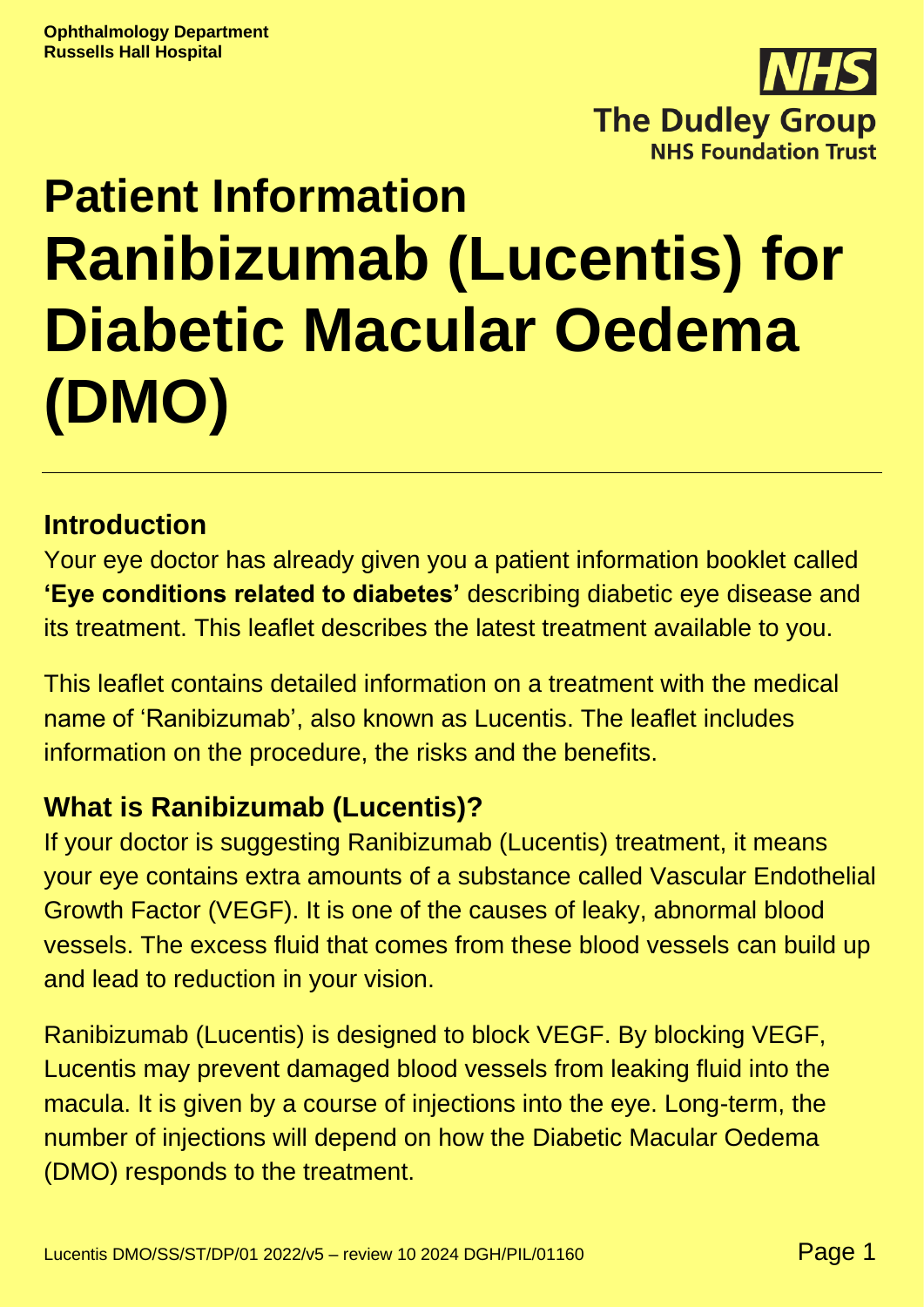#### **Ophthalmology Department Russells Hall Hospital**

As your doctor has found that you have swelling affecting the centre of the retina, called Diabetic Macular Oedema (DMO), you need to be started on eye injections to treat it. These injections are currently the most effective treatment for DMO. They work by penetrating into the nerve layer at the back of the eye (the retina). The macula is the most important part of the retina and is responsible for your central vision. Over time, the injections close up the leaking blood vessels affecting the macula, which should reduce the swelling in the macula and hopefully improve your vision. Your doctor may suggest laser treatment in addition to these injections if appropriate.



Figure 1 shows the side image of an eye (image courtesy of NHS Choices).

Depending on how the DMO responds, these injections may be given on multiple occasions over several years in the affected eye. The number and frequency of the injections and the overall duration of treatment depends on the diagnosis and severity of the condition. Your doctor will choose and discuss the treatment plan (regimen) best suited to your eye.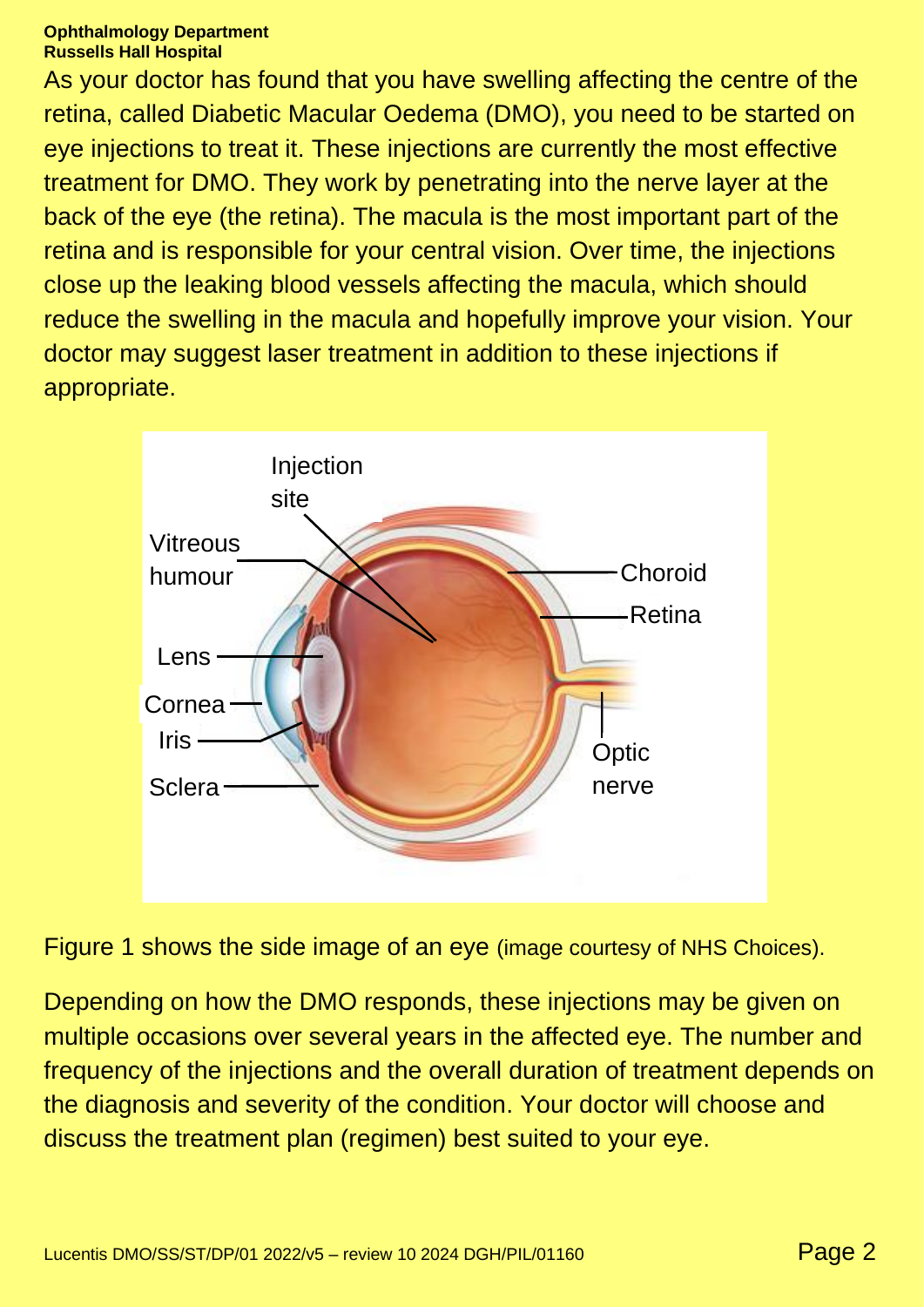#### **How long am I consenting for treatment?**

You will be given an indefinite course of treatment, unless you withdraw consent or lose capacity.

#### **What happens during the treatment?**

You should not feel any pain during the eye injections, since your eye is numbed with anaesthetic drops prior to the injections. You may feel some pressure on your eye. You will not need to stay in hospital.

#### **After the treatment**

Most patients will not have any eye drops after the injection, however, a small number of patients may be given antibiotic drops for five days after the treatment. Your doctor will discuss this with you. You can take a couple of Paracetamol tablets (500mg) in the morning of the injection or afterwards (if not allergic) if necessary.

Please continue to take any other eye drops that you already use (such as for glaucoma). After the injection, the eye will be covered by an eye shield to prevent corneal scratch / abrasion. Please keep the shield on the eye until the next morning.

#### **Will my vision improve with the injection?**

Diabetic eyes treated with Lucentis therapy gain one line of the eye chart (this is called visual acuity) compared to laser alone.

Significant numbers (two to three fold) of patients gain two to three lines of the eye chart compared to laser alone.

Significantly less numbers of patients (two to three fold) lose two to three lines of the eye chart compared to laser alone.

#### **What are the benefits?**

The benefits of the treatment are:

- The injections should reduce inflammation and swelling in the macula of your eye.
- It can also help improve vision and prevent further damage.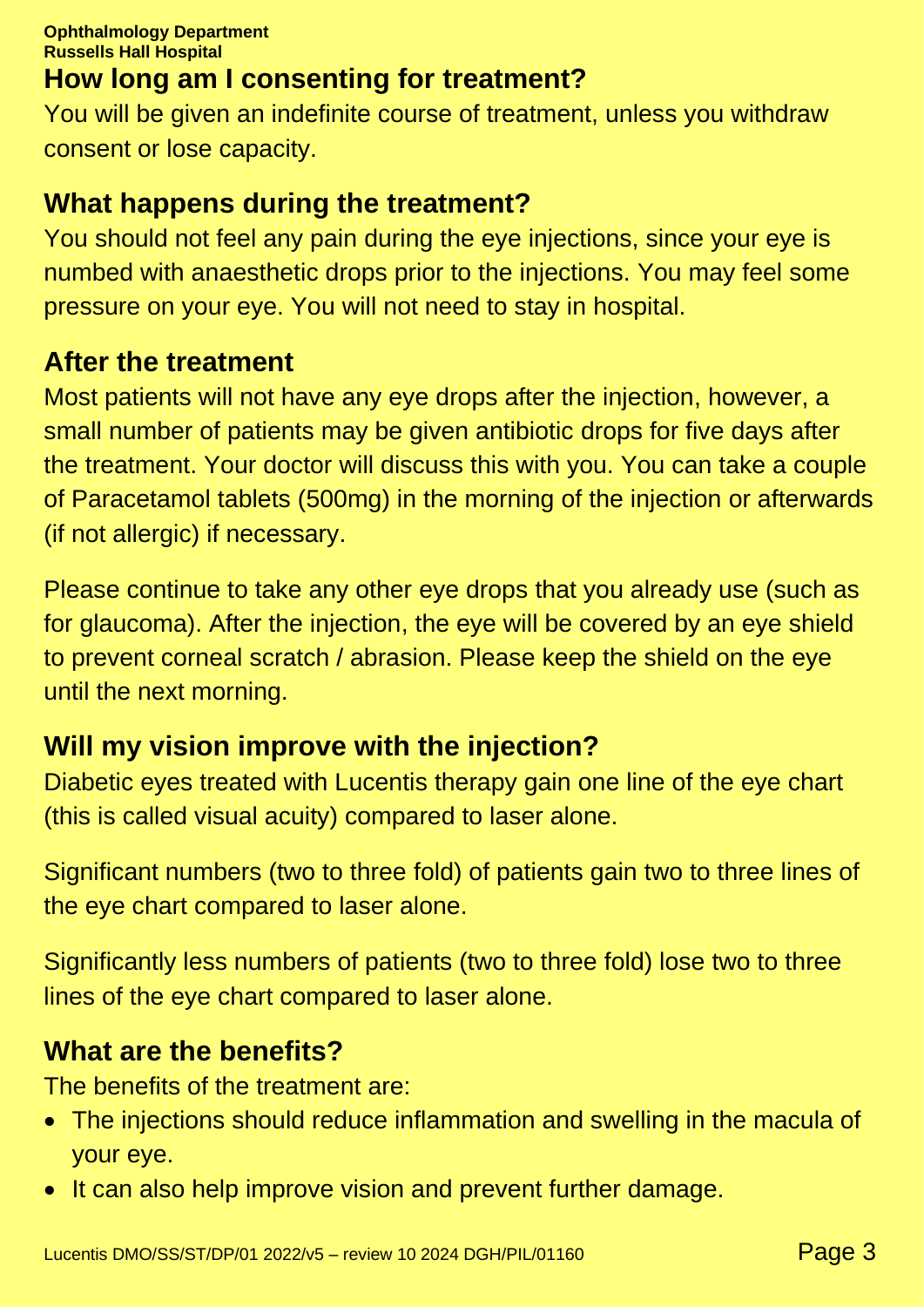### **What are the risks of having the injections?**

You need to know about the side effects:

- Up to 3.5 per cent (three to four in every 100) of patients may have a stroke or mini-stroke (TIA) during the course of the treatment. There is no clear evidence that this is directly due to the injections, but possibly due to the age-related risks of the patients undergoing the treatment.
- Raised blood pressure (hypertension) is seen in up to eight per cent (eight out of 100 patients).
- Nose bleeds have been reported in one per cent (one in a 100).
- Conjunctival haemorrhage is seen in seven per cent (seven in a 100).
- Less than 0.5 per cent (one in 200) patients may have a blinding eye infection (Endophthalmitis) or raised pressure in the eye.
- Very rarely, the injection needle can touch the lens, producing opacity (a cataract) or touch the retina, producing a retinal tear / detachment.
- Some patients experience severe pain after the injection due to a corneal scratch / abrasion. This heals within 24 hours.

#### **What are the alternatives?**

Currently, there are no other licensed anti-VEGF treatments for DMO apart from Lucentis and Eylea (a drug that works similar to Lucentis) intravitreal injections.

## **Is there any reason why I cannot have the injections?**

- The injections cannot be given to people who have had a stroke, ministroke (TIA) or heart failure in the past three months.
- It will not be used in the presence of infection / inflammation in or around the surrounding tissues of the eye.
- They cannot be given 28 days prior to or after other intra-ocular surgery.
- The injections are unsuitable in pregnancy and are not usually recommended in breastfeeding women.
- The injections are unsuitable when using a local anaesthetic for patients with dementia or learning difficulties. Alternative solutions can be discussed with the patient and their carer.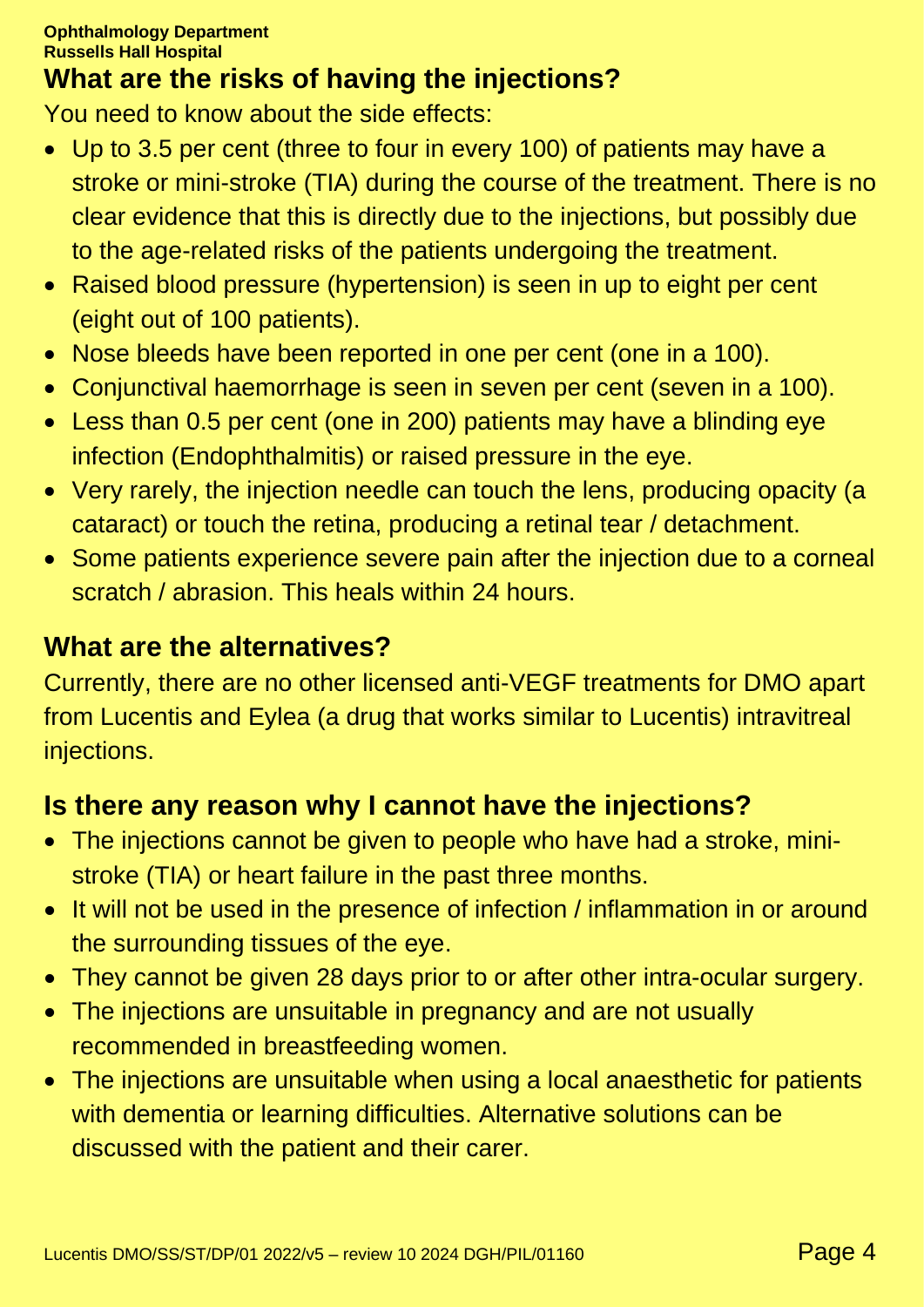**Ophthalmology Department Russells Hall Hospital**

#### **'One Stop Service'**

The Trust is introducing a 'One Stop Service' for some intravitreal injections. A 'One Stop Service' is where an injection may be offered on the same day you attend the eye clinic. This may result in you having an extended waiting time in clinic, but it will mean you do not have to return on a separate occasion for your eye injection. A doctor or nurse will discuss this with you in the clinic.

## **Advice after eye injections What should I expect after the injection?**

Your eye may feel painful for 24 to 48 hours. If necessary, you can take painkillers such as paracetamol or ibuprofen if you can take them (always read the label; do not exceed the recommended dose). If the eye becomes significantly red and painful with reduced vision, contact the **Urgent Referral Team** immediately on **01384 456111 ext. 3633.**

It is best to avoid products containing aspirin. However, if you take regular soluble aspirin (75mg), you can continue to take it as advised by your GP.

If you have bruising on or around the eye, this should fade gradually over the next couple of weeks.

At times, a tiny air bubble can be introduced into the eye during the injection. This appears as a round, dark floater in the centre of your vision the day after the injection. Do not be alarmed, as this will get smaller and should disappear within 48 hours.

Rarely, the surface of the eye can get scratched during the injection process. This can cause sharp, sudden pain three to six hours after the injection. If this happens it is easy to treat, so please get in touch with the **Urgent Referral Team**, Russells Hall Hospital Eye Clinic on **01384 456111 ext. 3633** (9am to 4.30pm, Monday to Friday).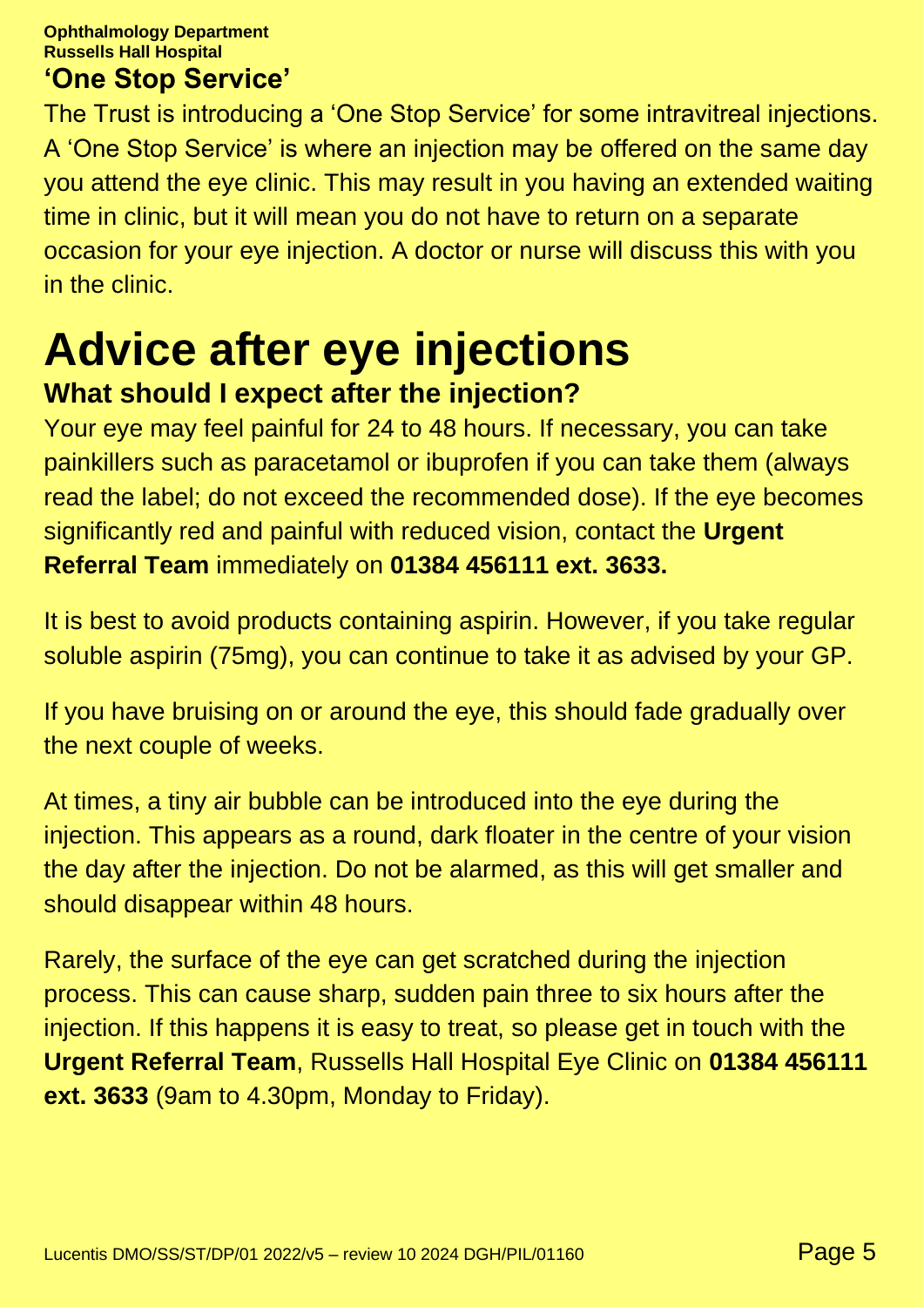#### **Ophthalmology Department Russells Hall Hospital What do I need to do?**

If you have an eye pad to prevent the cornea from being scratched or damaged, you can gently remove this the next morning. The eye pad may be slightly bloodstained, but this is nothing to worry about.

You can clean your eye the morning after your injection with cool boiled water and a small piece of cotton wool or lint. Close your eye first, and then gently wipe from the inner corner to the outer corner of the eye, using a fresh piece of cotton wool or lint each time and for each eye.

If you were prescribed antibiotic eye drops to use at home, continue to use them for five days. If you have been prescribed glaucoma eye drops, you should use them on the morning of the injection, but not after the injection for the rest of that day. The next day you should start your glaucoma eye drops again using a new bottle.

#### **What if I have any problems or questions after reading this leaflet?**

**If there is anything you do not understand, or you are concerned or worried about any part of the treatment, contact:**

The **Urgent Referral Clinic** team at Russells Hall Hospital Eye Clinic on **01384 456111 ext. 3633** (9am to 4.30pm, Monday to Friday).

#### **Eye emergency, out of hours**

In case of an eye emergency after the closing hours of the Eye Clinic at Russells Hall (including weekends and bank holidays), please contact:

#### **Birmingham and Midland Eye Centre on 0121 507 4440**

The doctor on call is usually based at the Eye Centre, City Hospital, Dudley Road, Birmingham. They may need to call you back, and if necessary, they will arrange for you to visit them.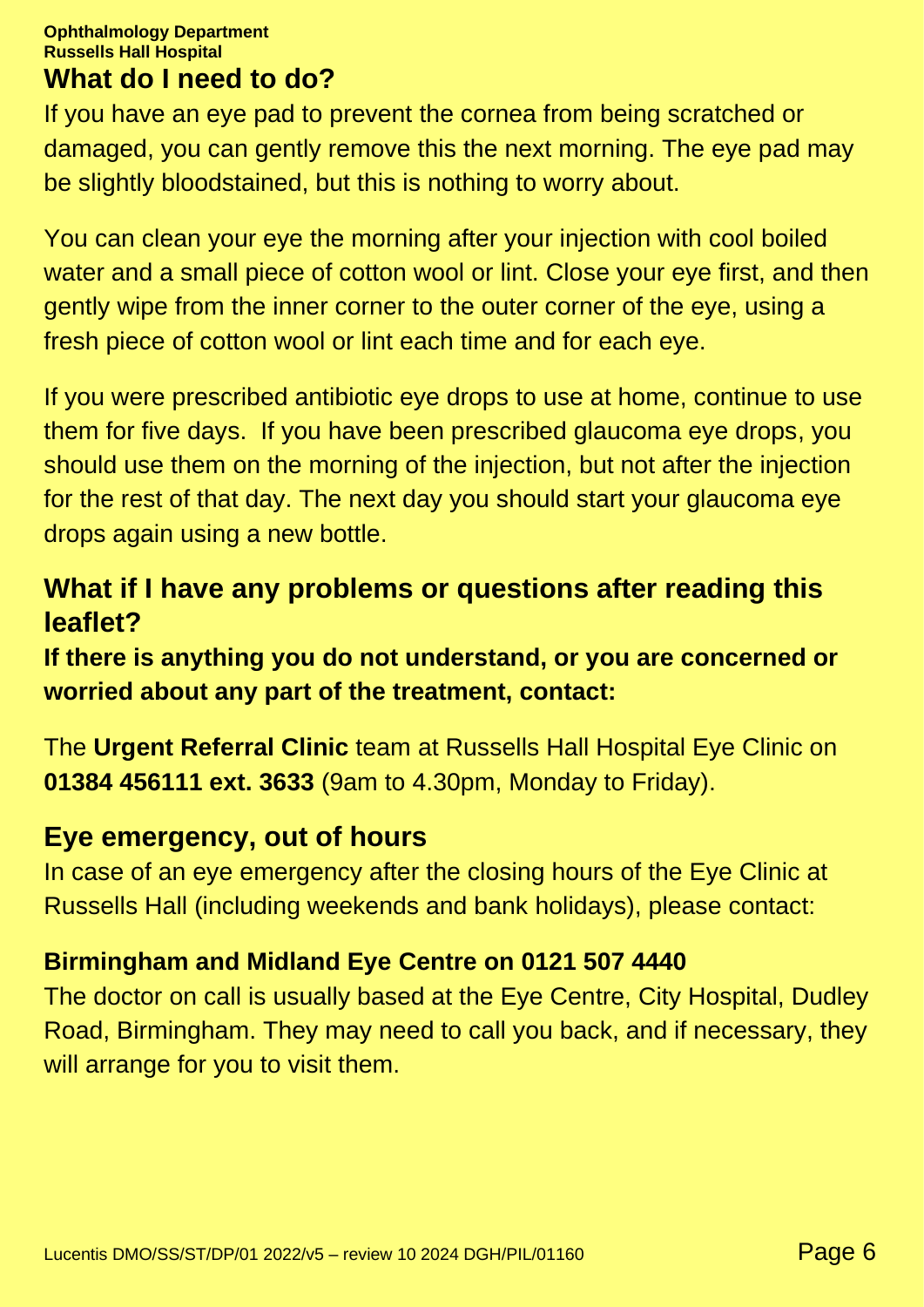**Note:** the information in this booklet is provided for information only. The information found is **not** a substitute for professional medical advice or care by a qualified doctor or other health care professional. **Always** check with your doctor if you have any concerns about your condition or treatment. This is only indicative and general information for the procedure. Individual experiences may vary and all the points may not apply to all patients at all times. Please discuss your individual circumstances with your eye doctor.

#### **Author: Mr S Shafquat FRCS, FRCOphth Consultant ophthalmologist Retina lead**

This leaflet can be downloaded or printed from <http://dgft.nhs.uk/services-and-wards/ophthalmology/>